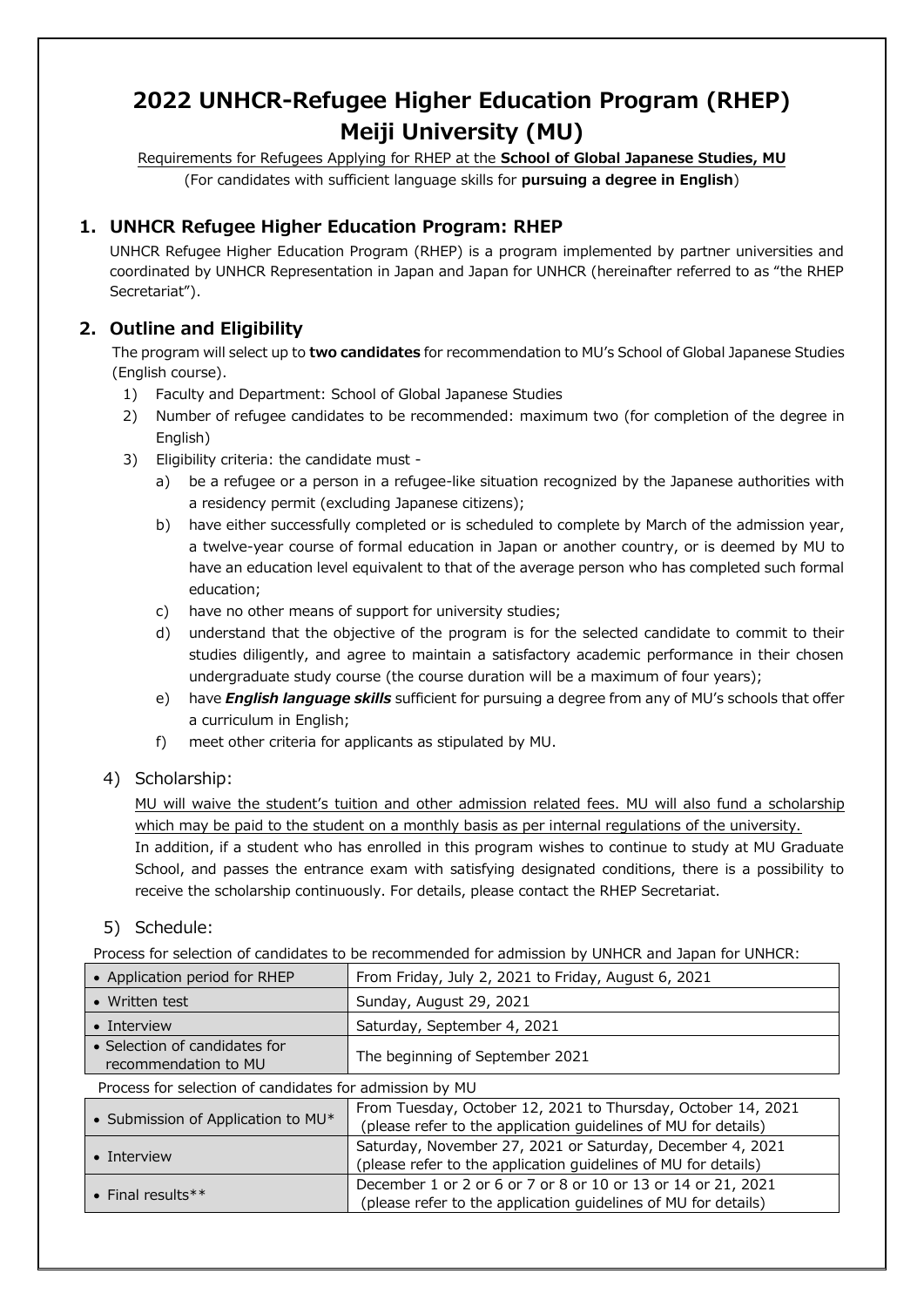\*After review, RHEP Secretariat will forward the required application form to MU within the agreed time-frame \*\*The program selects candidates for recommendation to MU, but the final decision as to which candidates are successful is made solely at MU's discretion.

### **3. How to Apply**

1) Required Documents

| А. | <b>RHEP Application</b><br><b>Form</b>                                                                                                                        | The link to the application will be available on the webpage of Refugee Higher Education Program<br>(http://rhep.japanforunhcr.org/en) from 2 July 2021 (Fri). Forms may change each year, so<br>those who have previously applied to RHEP will need to send a new application with updated<br>information using the forms specifically designed for the year of application.                                                                                                                                                                                                                                                                                                                                                                                                                                                                                                                                                                                                                                                                                                                                                                                                              |  |
|----|---------------------------------------------------------------------------------------------------------------------------------------------------------------|--------------------------------------------------------------------------------------------------------------------------------------------------------------------------------------------------------------------------------------------------------------------------------------------------------------------------------------------------------------------------------------------------------------------------------------------------------------------------------------------------------------------------------------------------------------------------------------------------------------------------------------------------------------------------------------------------------------------------------------------------------------------------------------------------------------------------------------------------------------------------------------------------------------------------------------------------------------------------------------------------------------------------------------------------------------------------------------------------------------------------------------------------------------------------------------------|--|
|    | <b>B. Passport Photo</b>                                                                                                                                      | Please affix a passport photo to the first page of the RHEP Application Form.                                                                                                                                                                                                                                                                                                                                                                                                                                                                                                                                                                                                                                                                                                                                                                                                                                                                                                                                                                                                                                                                                                              |  |
|    | C. Academic<br>transcript<br>(High School and<br>University)                                                                                                  | Official transcript from the formal educational institution of your last enrollment.<br>Please ensure that the official transcript includes the information listed below. If you are unable to<br>submit an official transcript, please submit a statement of facts describing your educational<br>background, including the items listed below (around 1 page A4 size):<br>• Academic results from the last three years of enrollment, including acquired credits, results,<br>and brief description of the course contents.<br>• Attendance record (indicate any reasons for a long term absence from your classes).<br>• Notable extracurricular activities.<br>• Academic and/or student activity awards and other recognitions.<br>Type of academic institution (Public, private, NGO run institution, etc.), location of the institution,<br>and official language used during the course.<br>Depending on the university of your choice, an official school report (chosasho) may be requested<br>if you have graduated from a Japanese school. Please prepare in advance.                                                                                                          |  |
| D. | Academic<br>transcript of<br><b>Examination for</b><br><b>Japanese</b><br><b>University</b><br><b>Admission for</b><br><b>International</b><br>Students (EJU) | All applicants must sit the Examination for Japanese University Admission for International<br>Student (EJU), operated by Japan Student Services Organization (JASSO), and submit a<br>Photocopy of Score Report as follows.<br>One copy of the Score Report for the EJU on the subject of "Japan and the World" is required<br>(essential).<br>XIf you do not have a history of taking the EJU, please apply for the 2nd examination in<br>2021 and submit us your proof of application (and submit us your results).<br>• The date of the examination must be within two years from the date of application.<br>• Applicants must sit the examination in the language in which the applicant aims to complete<br>the degree (English).<br>*The EJU is operated by JASSO.<br>Please pay close attention to the dates of the EJU and the application deadline of this program,<br>and take the EJU well in advance. In cases where the applicant has not yet undertaken the<br>EJU examinations and cannot provide the required EJU Score Report with their application<br>materials, the applicant should individually contact RHEP Secretariat prior to submitting their<br>application. |  |
| Е. | <b>Proof of English</b><br>language<br>proficiency                                                                                                            | There is no English language requirement in applying for the English Track (English course) at<br>the School of Global Japanese Studies. However, it is preferable that applicants have sufficient<br>English skill of either of TOEFL iBT® score of 80 or above, IELTS score of 6.0 or above, or<br>Cambridge ESOL Exam169 above to understand lectures conducted in English.                                                                                                                                                                                                                                                                                                                                                                                                                                                                                                                                                                                                                                                                                                                                                                                                             |  |
| F. | Performance<br>report of non-<br>formal education<br>(Vocational<br>training, and<br>others) where<br>applicable                                              | Official transcript of results from non-formal educational/vocational institutions where such<br>studies/training have been undertaken. Please ensure that the official transcript includes the<br>information below<br>• Performance results from the last three years of enrollment, including acquired credits,<br>results, and brief description of the course contents. If the course is shorter than three<br>years, the report must cover the entire period from admission to completion.<br>• No submission is required where such report is difficult to obtain.<br>• Attendance record (indicate reasons for any long term absence from classes)<br>Extracurricular activities and other volunteer activities linked with the objectives of the<br>$\bullet$<br>enrolled educational/vocational program.<br>• Performance and/or student activity awards and other recognitions.<br>There are no specified formats for this requirement.                                                                                                                                                                                                                                         |  |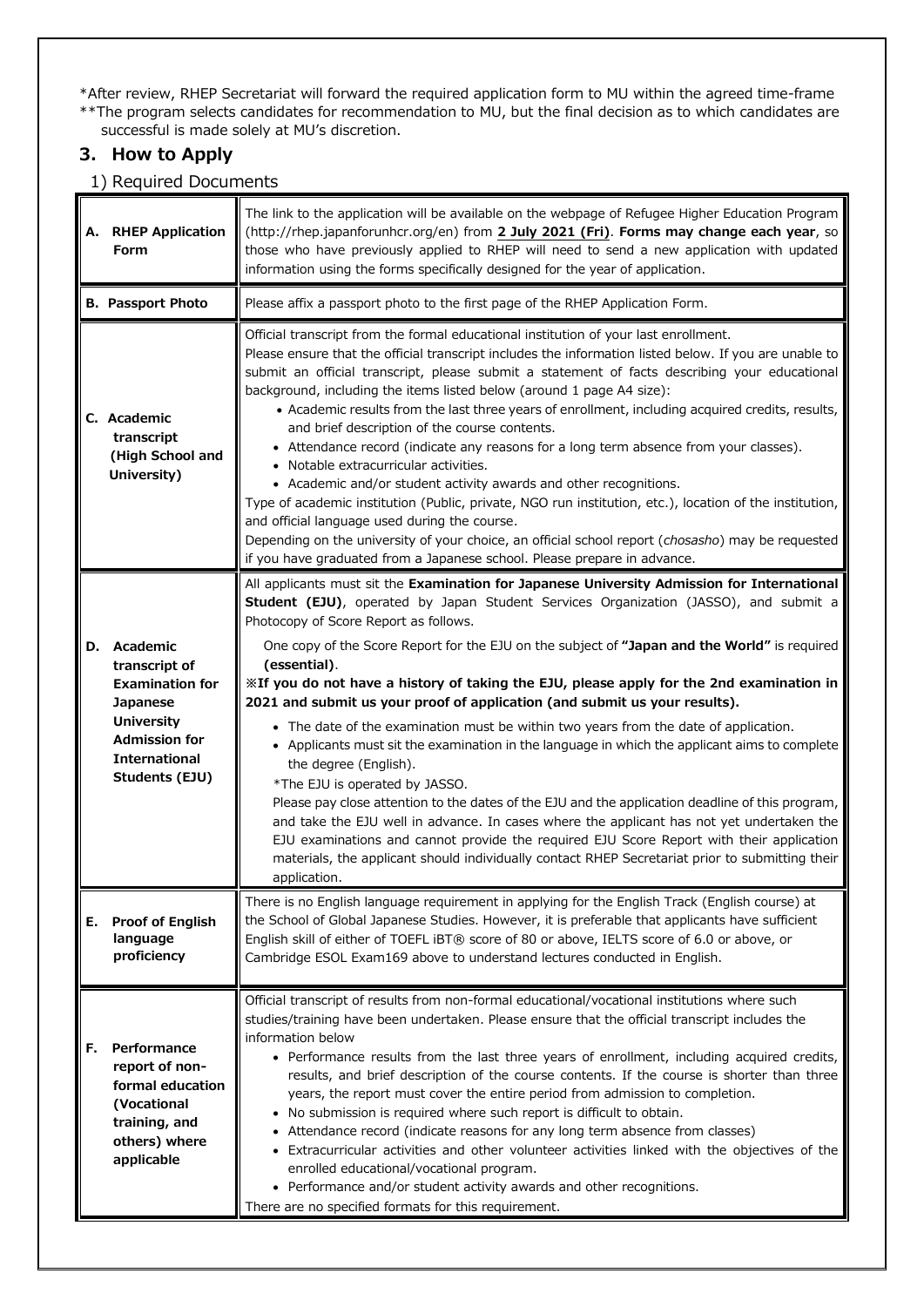|    | G. One Letter of<br>Recommendation                        | The letter should be about 1 to 2 pages (A4 size). Please have the referee enclose the letter in<br>an envelope with his/her signature on the seal of the envelope. On the surface of the envelope,<br>please have the referee write the name of the applicant and "Recommendation Letter for the<br>RHEP Application" and hand it to the refugee applicant. The referee must not be a relative of the<br>applicant.                                                                                                                                                                                                                  |                                                                                        |  |
|----|-----------------------------------------------------------|---------------------------------------------------------------------------------------------------------------------------------------------------------------------------------------------------------------------------------------------------------------------------------------------------------------------------------------------------------------------------------------------------------------------------------------------------------------------------------------------------------------------------------------------------------------------------------------------------------------------------------------|----------------------------------------------------------------------------------------|--|
|    |                                                           | (Note: Please DO NOT send originals. Send only copies.)                                                                                                                                                                                                                                                                                                                                                                                                                                                                                                                                                                               |                                                                                        |  |
|    |                                                           | Applicants must submit BOTH documents a) and b), as well as ONE of the documents listed below                                                                                                                                                                                                                                                                                                                                                                                                                                                                                                                                         |                                                                                        |  |
|    |                                                           | from $c)$ to $e)$ .                                                                                                                                                                                                                                                                                                                                                                                                                                                                                                                                                                                                                   |                                                                                        |  |
|    |                                                           | a)                                                                                                                                                                                                                                                                                                                                                                                                                                                                                                                                                                                                                                    | Documents certifying your residency status; and                                        |  |
|    |                                                           | b)                                                                                                                                                                                                                                                                                                                                                                                                                                                                                                                                                                                                                                    | Residency card or resident registration form (juminhyo) which indicates the whole      |  |
|    |                                                           |                                                                                                                                                                                                                                                                                                                                                                                                                                                                                                                                                                                                                                       | family unit;                                                                           |  |
|    |                                                           |                                                                                                                                                                                                                                                                                                                                                                                                                                                                                                                                                                                                                                       | and                                                                                    |  |
|    | H. Proof of Legal                                         | $\mathsf{C}$ )                                                                                                                                                                                                                                                                                                                                                                                                                                                                                                                                                                                                                        | Certificate of Refugee Status; or                                                      |  |
|    | <b>Status</b>                                             | d)                                                                                                                                                                                                                                                                                                                                                                                                                                                                                                                                                                                                                                    | The Certificate of Settlement Record by the Refugee Assistance Headquarters (for       |  |
|    |                                                           |                                                                                                                                                                                                                                                                                                                                                                                                                                                                                                                                                                                                                                       | applicants who are Indo-Chinese refugees); or                                          |  |
|    |                                                           | e)                                                                                                                                                                                                                                                                                                                                                                                                                                                                                                                                                                                                                                    | Other documents certifying refugee-like status (for who were granted special           |  |
|    |                                                           |                                                                                                                                                                                                                                                                                                                                                                                                                                                                                                                                                                                                                                       | permission to stay on the bases of humanitarian considerations, a letter from your     |  |
|    |                                                           |                                                                                                                                                                                                                                                                                                                                                                                                                                                                                                                                                                                                                                       | lawyer, NGO or other third party who supported you or your family member with          |  |
|    |                                                           |                                                                                                                                                                                                                                                                                                                                                                                                                                                                                                                                                                                                                                       | the refugee-like status (e.g. your parent) during the time of the refugee application, |  |
|    |                                                           |                                                                                                                                                                                                                                                                                                                                                                                                                                                                                                                                                                                                                                       | outlining the application history and describing the reasoning for the result of       |  |
|    |                                                           |                                                                                                                                                                                                                                                                                                                                                                                                                                                                                                                                                                                                                                       | your/your family's refugee application).                                               |  |
|    |                                                           |                                                                                                                                                                                                                                                                                                                                                                                                                                                                                                                                                                                                                                       |                                                                                        |  |
| Ι. | Proof of Family's<br><b>Financial</b><br><b>Situation</b> | Applicants must submit documents indicating all the income of members of the family who<br>contribute to the household finances, including his/her father, mother, and him/herself (e.g. tax-<br>income certificate, statement of earnings, etc.). This should be based on earnings from the year<br>before the application. Applicants should indicate the amount of financial support they receive from<br>persons under a duty to support such as relatives (allowance etc.), and if relevant, the amount of<br>scholarship, fellowship, private support, livelihood protection and/or social security payments being<br>received. |                                                                                        |  |

 Please send the required documents to the following address by Simplified registration (*kanni-kakitome*). On the front of the envelope, please write in red "RHEP Application Enclosed".

 Applications are required to arrive on/by the due date below. Application forms that arrive after the due date will not be accepted. Interested candidates are advised to send the package well in advance to avoid late applications.

Note that application packages will not be returned.

Please refrain from sending numerous applications.

# 2) **Application Deadline: 6 August (Fri) 2021 (Must arrive at RHEP Secretariat no later than this date)**

3) Please submit applications by Simplified registration (*kanni-kakitome*) to:

c/o Japan for UNHCR

6F Minami Aoyama HY Building, 7-3-6 Minami Aoyama, Minato-ku, Tokyo 107-0062

# **4. Selection of candidates to be recommended to MU**

The process for the selection of candidates to be recommended will include screening of application materials, examination, and interview.

1) Application Screening:

Application period: **Friday, July2, 2021 - Friday August 6, 2021**

Please note that applications that arrive after the due date will not be accepted in principle. **A notification letter, indicating whether or not they have been short listed, will be sent by RHEP Secretariat by the middle of August via mail.**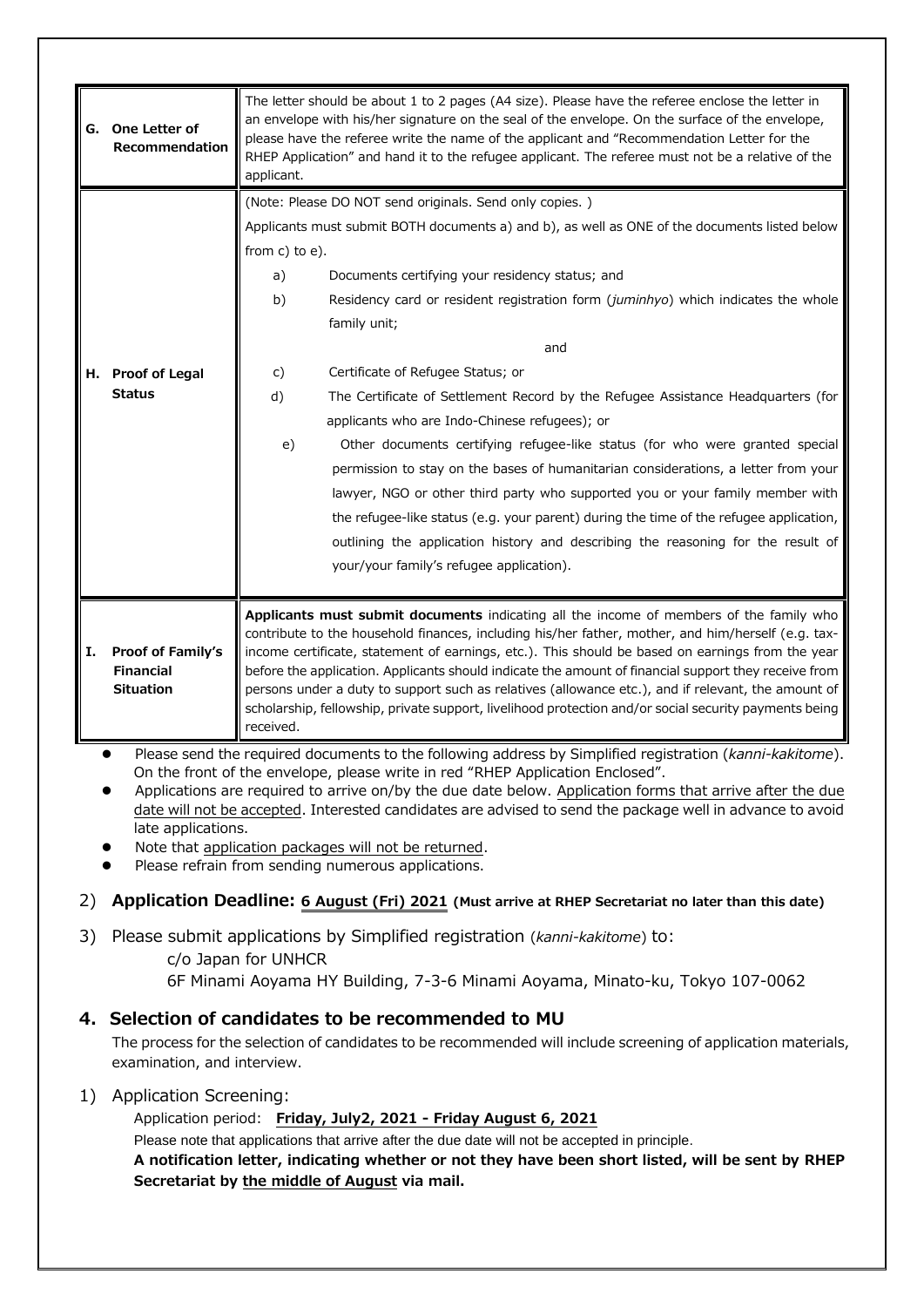#### 2) Examination:

■Date and time: 29 August (Sun) 2021 (TBC)

- Location: Online (For details, see the admission ticket for examination that will be distributed to applicants who have passed the document screening.)
- The test date stated above is yet to be confirmed. For the exact date, please refer to the convocation letter and the admission ticket for examination.

■What to expect in the examination: English proficiency test and essay writing

#### 3) Interview:

■ Date and Time: 4 **September(Sat) 2021** (TBC)

■Location: Location: Online (For details, see the admission ticket for examination that will be

distributed to applicants who have passed the document screening.)

The interview date stated above is yet to be confirmed. For the exact date, please refer to the convocation letter and the admission ticket for examination

**The final results will be available at the beginning of September via mail.**

- Inquiries regarding admission result will not be accepted under any circumstances.
- The final decision as to the candidate who is to be recommended to MU will be made by the selection committee, consisting of UNHCR and Japan for UNHCR staff, individuals with educational backgrounds/NGO staff and affiliates from language schools. (TBC)
- Based on the discretion of the selection committee, regardless of the number of applicants, not all places may be filled.

#### **5. Recommendation to MU and selection by MU**

Information regarding the selection process by MU will be provided to the selected candidate of RHEP at a later date. The final decision as to which candidates are successful is solely at MU's discretion.

Accepted students will be asked to fulfill their commitment and responsibilities set by UNHCR as RHEP scholarship students. The students will be required:

- ① to submit progress reports to UNHCR twice a year;
- ② to regularly participate in follow-up meetings and interviews after graduating from the university; and
- ③ to undertake at least one RHEP project (e.g. participate in a seminar as a speaker) during the time of their studies.
- \*Details of the abovementioned-reports/assignments will be provided by UNHCR after students are accepted by the university.

#### **6. Notice and Disclaimer**

For the purposes of equity, UNHCR / Japan for UNHCR and the selection committee will not respond to inquiries about the application screening process, the content of the examination, and matters relating directly to the result. Furthermore, as the RHEP selection is undertaken by UNHCR and Japan for UNHCR, please do not contact Meiji University regarding the program and selection process.

For candidates who have applied for a university located far from your residence, you may need to move at your own cost from your current place of residence at the time of application. In addition, depending on the academic year and desired school or faculty, the location of your campus may change. Please consult carefully with your family (especially if you are a minor) and/or employer when choosing a university and academic program before applying to this program.

UNHCR and Japan for UNHCR will protect personal information in conformity with the relevant confidentiality policies. UNHCR and Japan for UNHCR will only refer to the applicants' personal information when it is necessary for carrying out operations, including reviewing the program and its outcomes, and gathering statistical data for conducting publicity activities. Applicants' personal information will only be shared with partner universities as and when it is necessary, in order for candidates' recommendation to the relevant university.